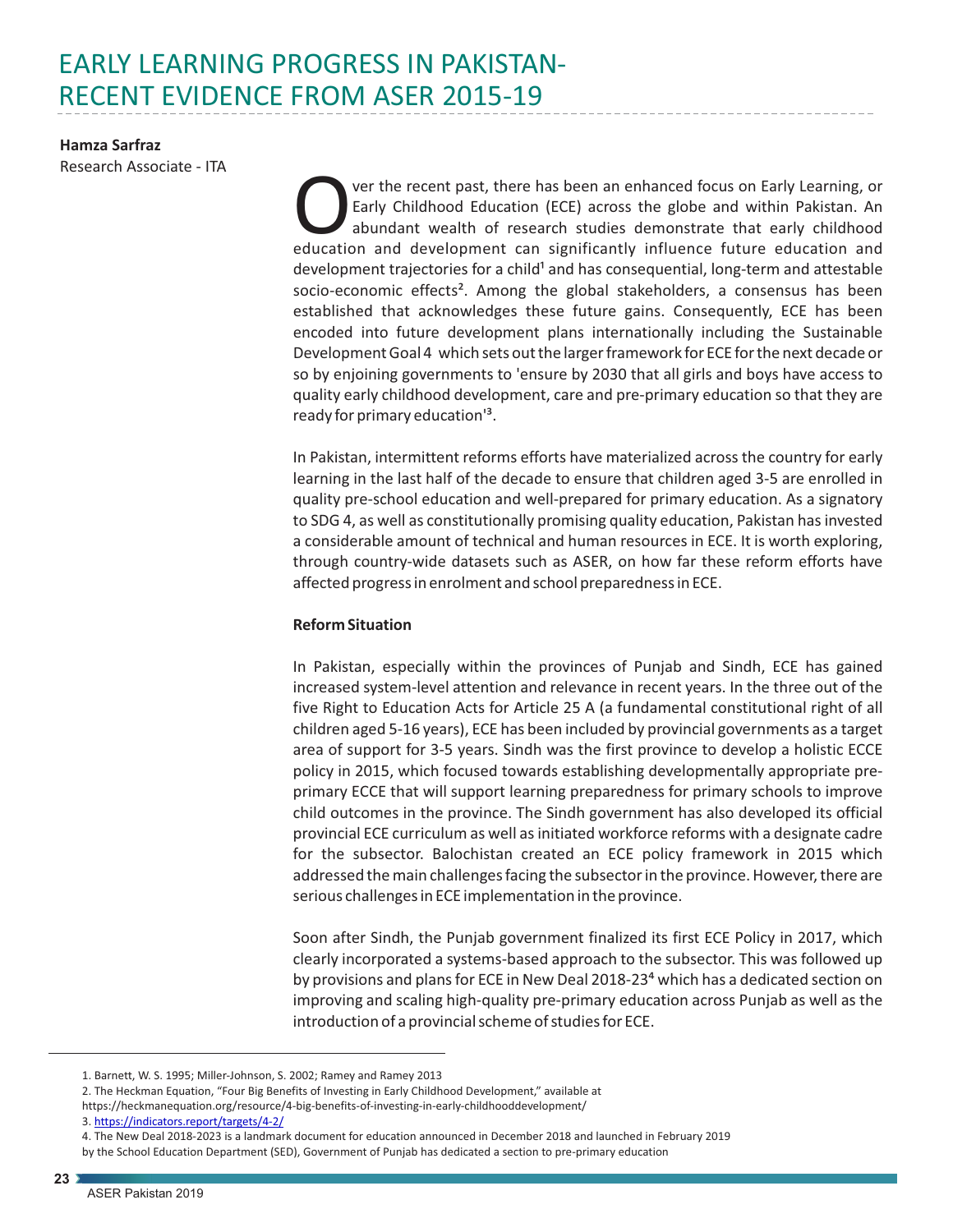ECE features as a key priority area in education sector plans of all provinces. Sindh's most recent provincial education sector plan (2013-18) had specific objectives and improvement areas for early learning. Similarly, Punjab's latest five-year Education Sector Plan 2019-23 also pinpoints specific gaps in ECE throughout the province including 1) low enrolment in multiple ECE grades with significant variation in age of children as well as intra-regional and rural-urban differences, 2) low parental engagement which serves as a significant impediment to child learning outcomes, and 3) service-delivery and institutional challenges particularly with workforce recruitment and ECE financing<sup>5</sup>.

Moreover, the monitoring mechanism in Punjab has been further strengthened through the Assistant Education Officers (AEOs) stationed at district level, responsible for school clusters. The AEOS provide monthly reporting on ECE classrooms to their respective deputy district education officers (DDEOs) and provide advice to head teachers. A monitoring app has been developed based on MELQO by the Punjab Information Technology Board (PITB) and PMIU which is now fully operational and collects continuous data on early childhood in each school.

To address major gaps in the subsector, the provincial government has planned key priority programs relevant to ECE including scaling-up of ECE in low-enrolment districts through a mixture of improvement in infrastructure, enrolment campaigns, reducing school costs for parents' through social protection measures, and partnerships with the private sector. There is also a growing realization, in both Punjab and Sindh, that School Committees or Councils (SCs) can play an effective role in overseeing ECE serviceprovision at the local level and bringing out-of-school children into classrooms.

Conversely, despite the flurry of activity in the sub-sector, there are very few initiatives in Pakistan that provide evidence on the cognitive and/or psychosocial development outcomes of children in early years. Whilst the governments in Punjab and Sindh have adopted commendable measures (such as the monthly monitoring of ECE classrooms) to improve the quality of data and for tracking learning assessment, the current data collection system is not designed to fully measure the quality of the ECE program and development outcomes of children. There is also limited data on enrolment & transition rates and clarity on ECE terminology. With multiple pre-primary streams (the traditional grades of katchi/nursery/pakki and a more recent introduction of a better provisioned ECE) running concurrently in government primary schools, there exists ambiguity around what constitutes an ECE provision. There is lack of data for distribution of age patterns of children enrolled in ECE as well information on the proportion of out-of-school children.

The Annual Status of Education Report-ASER survey (2008-2019) and Multiple Index Cluster Survey (MICS) conducted by ITA and UNICEF respectively attempt to generate data on early years but each of these initiatives has its own limitations; ASER uses Grade 1 as a proxy for pre-primary learning whilst MICS is an indirect assessment of children in that it collects information from parents/teachers on child development outcomes in selected domains.

<sup>5.</sup> Punjab Education Sector Plan 2019/20 to 2023/24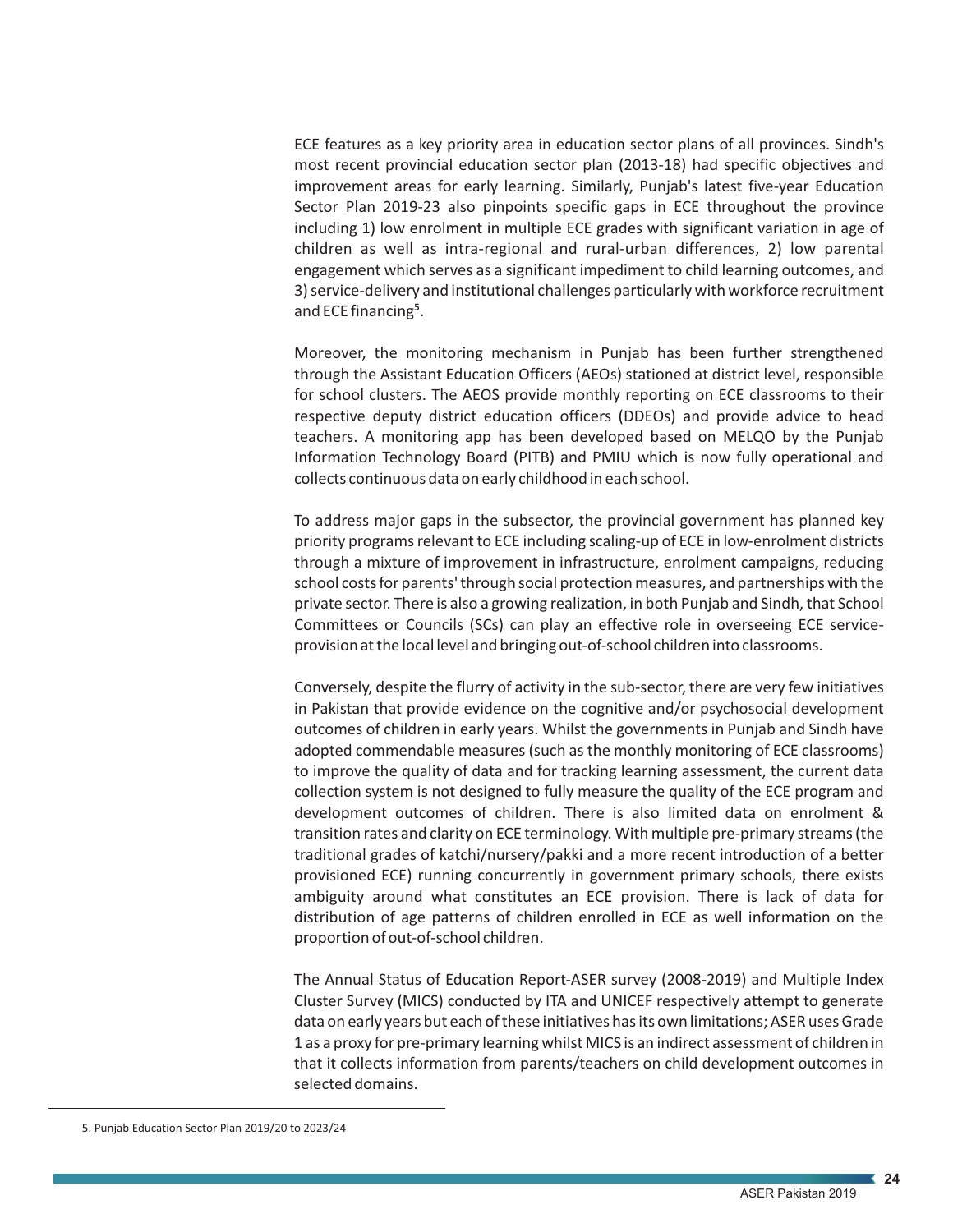However, ASER data captures information on enrolment for all types of preschool grade before grade 1, which have different terminologies such as katchi, pakki, nursery etc. Moreover, ASER's large sample spread across all provinces and touching upon far-off districts offers us a coherent evidence-based on ECE. ASER is a particularly relevant evidence-base for the provinces of Khyber Pakhtunkhwa and Balochistan where early learning reforms and activities have only recently started materializing.

## **Progress Evidence from ASER 2015-19**

#### **Enrolment**

At the national level, ECE enrolment has improved slightly during 2015-19 from its previously static figures- it is 2% up. There has been a steady increase in enrolment figures for the province of Balochistan as ECE enrolment has improved by almost 10% in this four-year period. Sindh has also registered incremental improvement in enrolment figures from 37% enrolled in ECE classrooms in 2015 to 44% in 2018 and 2019. Khyber Pakhtunkhwa has shown a slight recovery in enrolment figures from 2018 when the figure drastically fell to a mere 30%.

On the other hand, the enrolment figures from Punjab- otherwise a pioneer in ECE reform efforts- have shown remained static and hovering in the same range. Although overall, Punjab still leads all the other provinces in the percentage of children enrolled in ECE, there has been limited upwards progress.



Figure 1: ECE Enrolment (2015-19)

#### **School Preparedness**

School preparedness as a result of ECE can be gauged via learning levels for children who've transitioned from pre-school and are enrolled in Grade 1. The ASER data has a specifically designed tool that quantifies learning levels for children in all grades within three specific domains:

- i. local language reading skills
- ii. english reading skills
- iii. arithmetic skills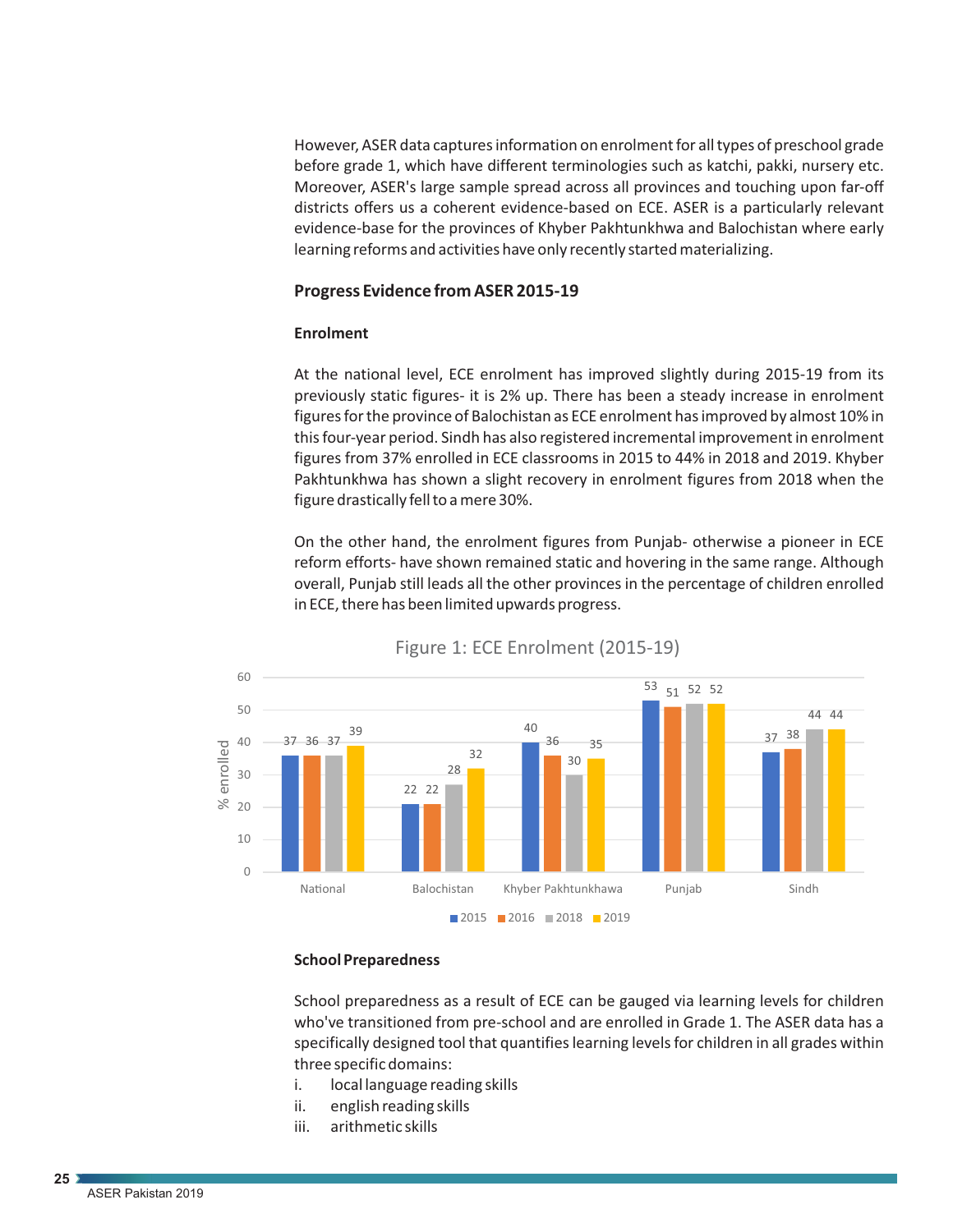These three domains are also comparable to and coherent with the national and provincial curriculums. According to the National Curriculum Framework 2006, there are certain competencies children are expected to have by the end of Grade 1 including, but not limited to:

- i. ability to read and understand basic sentences, and short stories in a local language
- ii. ability to read letters, words, sentences and short stories that the student is familiar with
- iii. recognize numbers up to 100, add and subtract two-digit numbers, and be familiar with abstract concepts like time and date.

For local language reading skills, there have been uneven changes but with overall improvement at the national level. The percentage of children with completely beginner/no level of reading skills has gone down from 31% in 2015 to 27% in 2019. However, it is slightly up from 2018 when the percentage had gone down to 24%.

However, the most significant progress in the last year has occurred with higher level of skills as almost 36% of children can read words, sentences and stories (up from 27% in the previous three years).



Figure 2: Local Language Reading Skills

There has also been uneven improvement in English reading skills across the country. While the percentage of children who can read words or sentences in the English language has incrementally moved up to 15% from a mere 9% in 2016. However, in 2019, children who have no/beginner-level skills in English reading has gone up to 34% from a 28% in 2018.



Figure 3: English Reading Skills